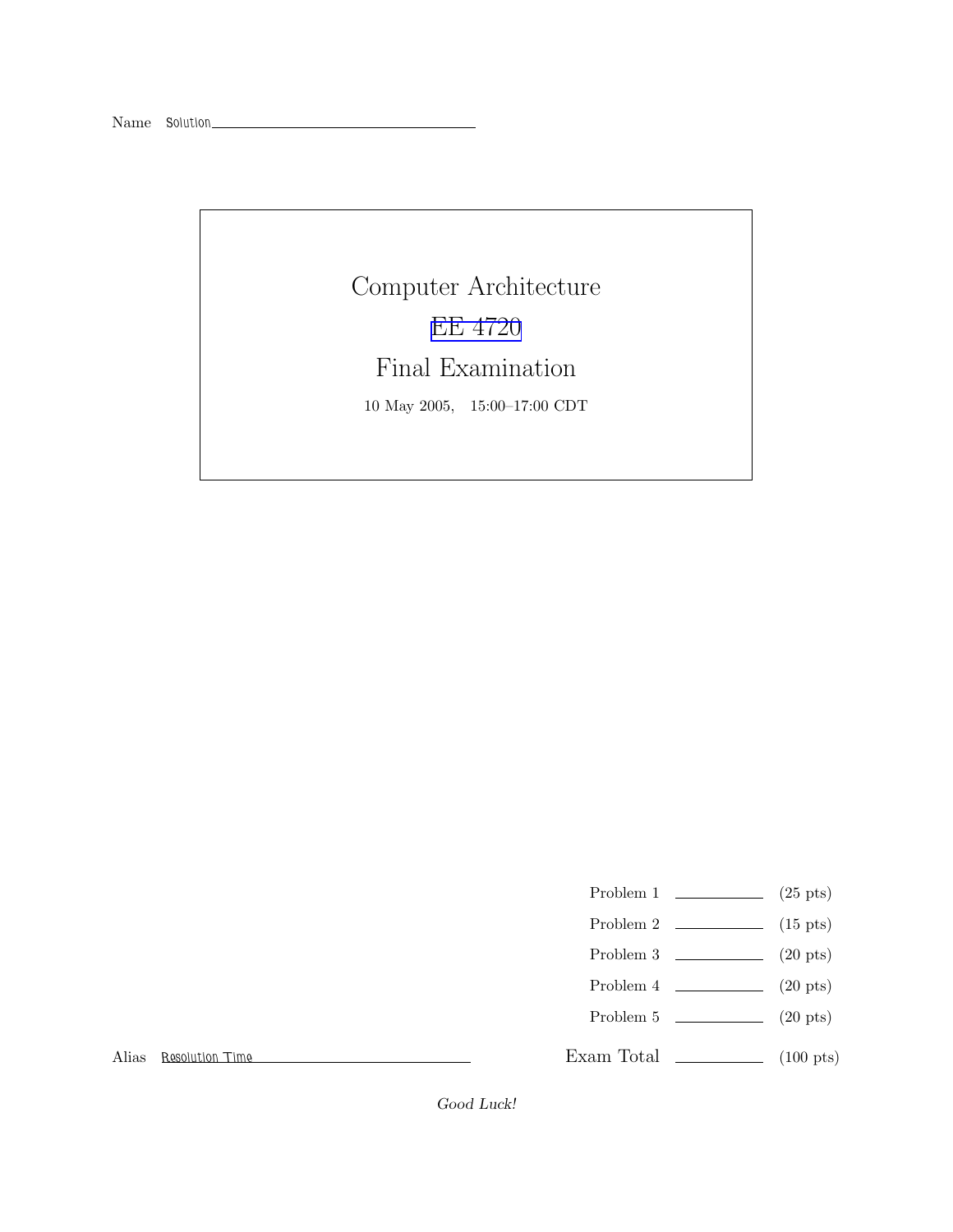Problem 1: (25 pts) The madd.s fd, fr, fs, ft instruction writes floating-point register fd with  $(\mathbf{fr} \times \mathbf{fs}) + \mathbf{ft}$ . The fr field is in bits 25:21, the other fields are in their usual places. The instruction is used in the code below:

```
# With ordinary instructions:
mul.s f1, f2, f3
add.s f1, f1, f4
# With a madd.s instruction:
madd.s f1, f2, f3, f4
```
(a) Add datapath connections (including any connections to the register file) to the implementation on the next page (also shown below) to implement the madd.s instruction. The code below should execute as shown (pay attention to f4).

madd.s f1, f2, f3, f4 IF ID M1 M2 M3 M4 M5 M6 A1 A2 A3 A4 WF lwc1 f4, 0(r2) IF ID EX ME WF add.s f5, f6, f7 IF ID A1 A2 A3 A4 WF

- Use the existing multiplier and adder.
- It should still be possible to execute ordinary floating point multiply and add instructions.

(b) Modify the logic so that xw, we, and fd work correctly for the madd.s instruction (and continue to work correctly for existing instructions).

(c) Without a madd.s instruction there is no possible structural hazard on WF in the implementation below for multiply because multiply is the longest latency instruction implemented. With madd.s that's no longer true; add control logic to detect this new structural hazard and generate the Stall ID signal.

USE NEXT PAGE FOR SOLUTION.



USE NEXT PAGE FOR SOLUTION.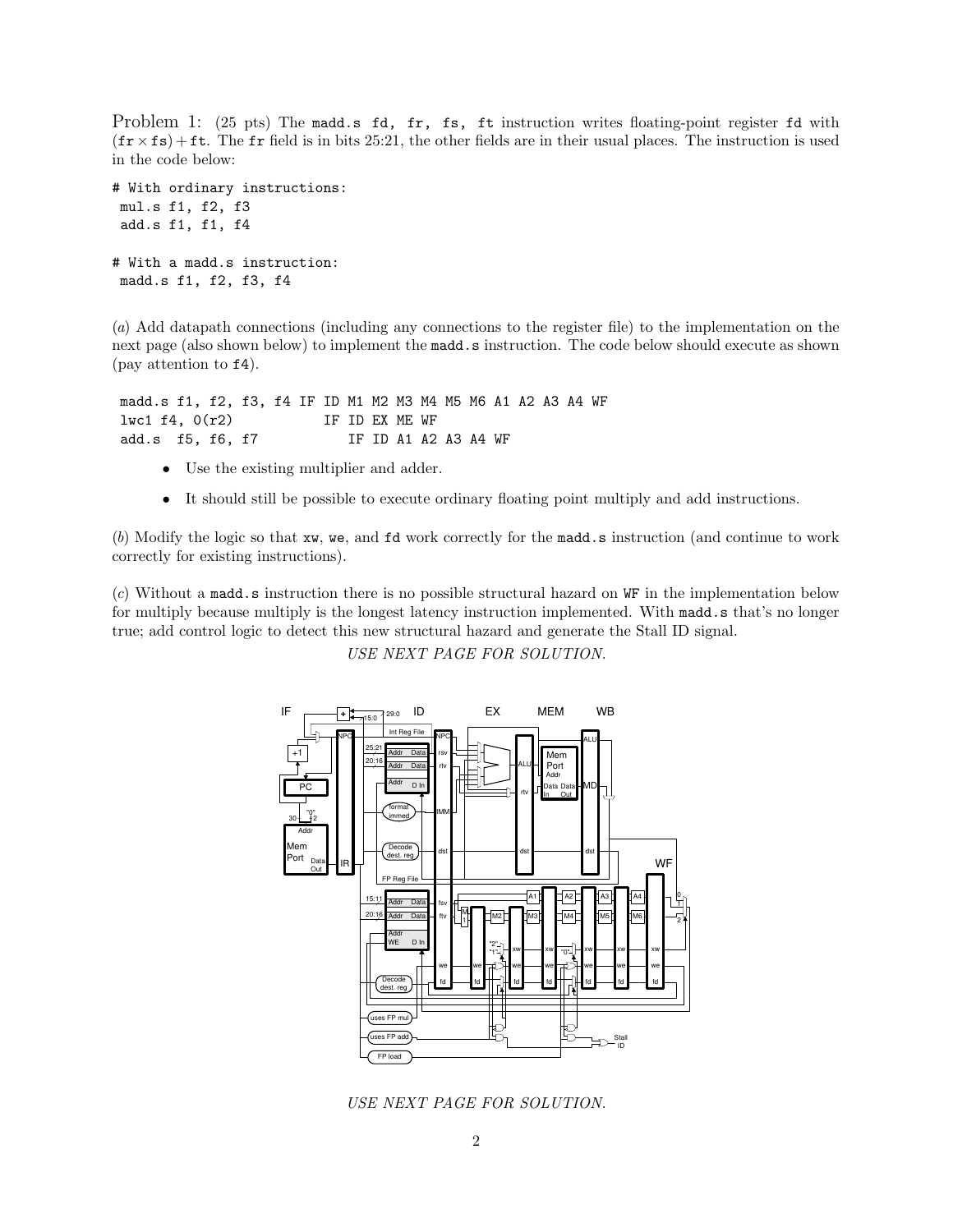Problem 1, continued:

- $\overline{\bigvee}$ Datapath for  $\texttt{madc.s.}$ don't break $\texttt{add.s}$  or  $\texttt{mul.s.}$
- $\sqrt{\phantom{a}}$  Code on previous page must run as shown.
- $\overline{\bigvee}$  Modify xw, we, and fd for madd.s, don't break other instructions.
- $\overline{\bigvee}$  Detect and handle new structural hazard when  $\verb|mul.s|$  in ID.

Solution on next page.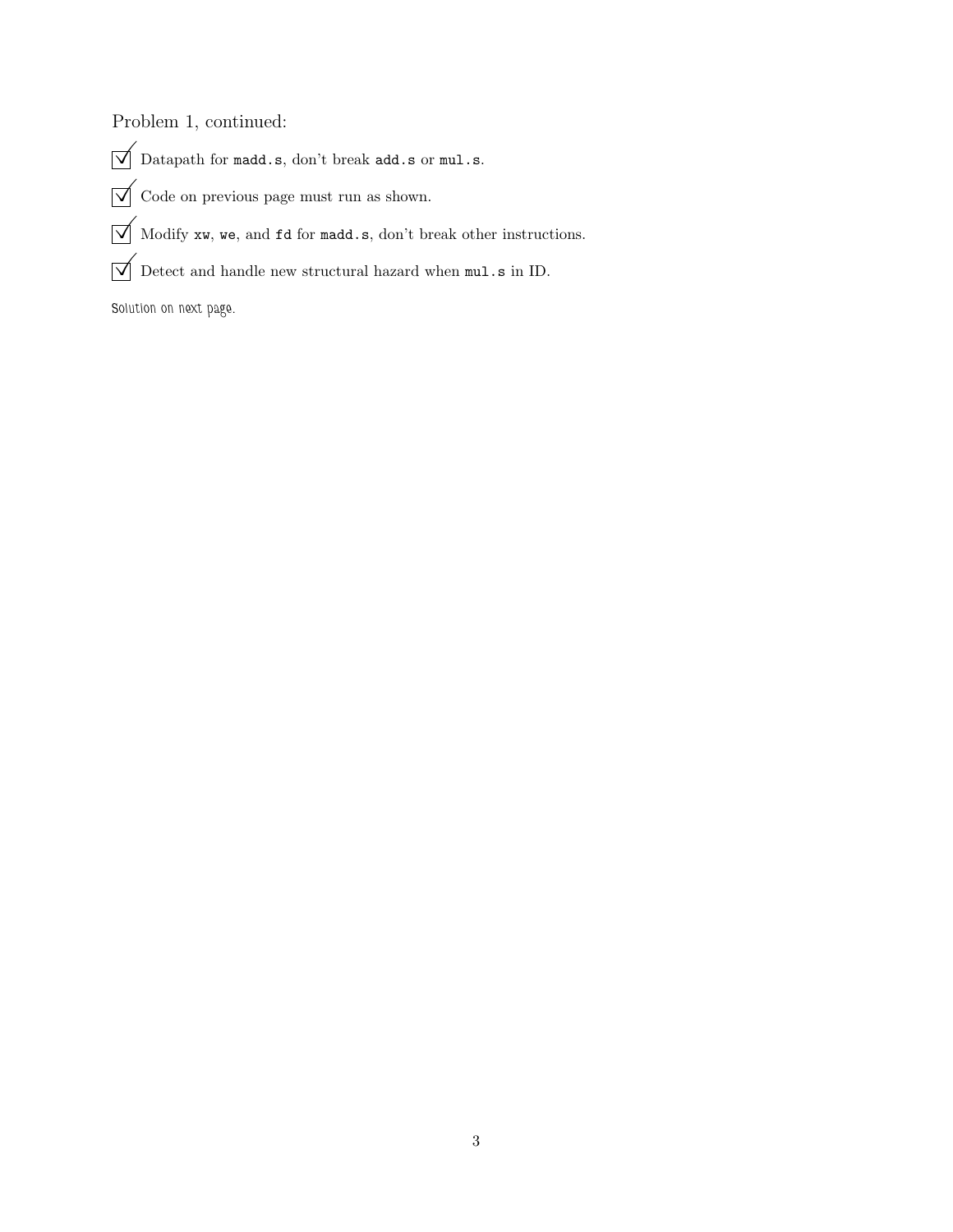Solution shown below.

Part(a): Datapath changes are shown in blue. A third read port was added to the floating-point register file to retrieve the fr value (frv). For the madd.s instruction the frv is used for the multiply, a multiplexor is added in M1 to handle that. Register value ftv is sent down the pipeline in a new set of latches for use by the add in a second pass through the pipeline. The first add stage has new multiplexors to select ftv and multiply result from the WF stage.

In the code sample on the previous page a lwc1 writes f4, in the illustrated implementation that's no problem. There would be incorrect results if an implementation did not read the ft register until the cycle before it was needed, when madd.s reaches M6. That's what "pay attention to f4" was warning about.

Control logic changes are shown in purple. A new logic block, uses both PF mul, add |, detects multiply add instructions. The existing multiply- and add-unit detection blocks now (and perhaps always did) only assert their outputs if an instruction just does a multiply or just does an add. A ma (multiply-add) signal is sent down the pipeline and used to inject the product, ftv, fd (the destination register number), the output mux signal (xw), and write enable (we) into the A1 stage when madd.s reaches WF the first time. After that the madd.s looks like an ordinary FP add to the pipeline.

The logic to detect the new hazard appears in green. If a madd.s instruction is in M4 (it's first trip) and an ordinary multiply is in ID a stall signal is generated.

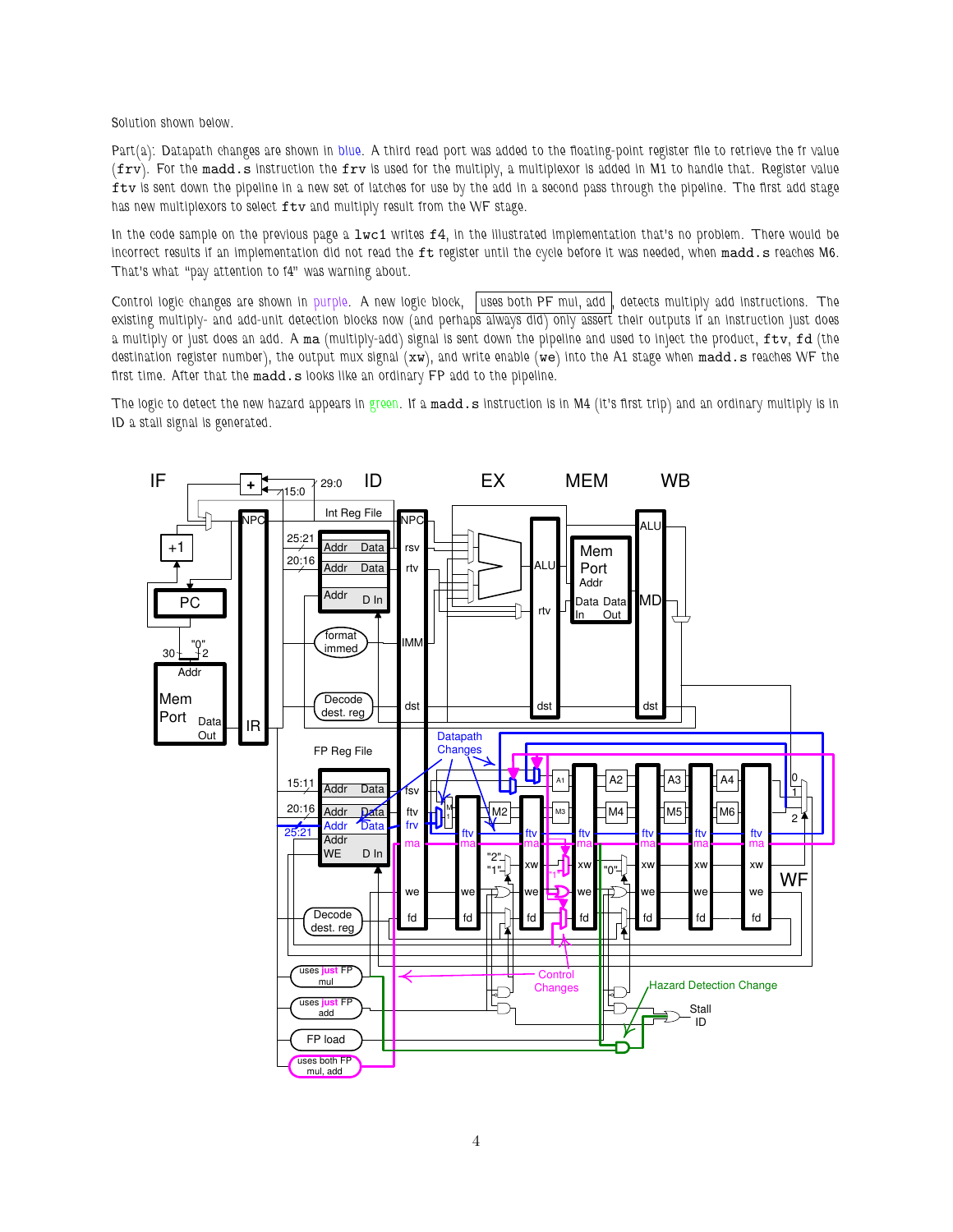Problem 2: (15 pts) The execution of a MIPS program on a dynamically scheduled system using method 3 appears below. Complete the ID Register Map, Commit Register Map, and Physical Register File tables for registers f2 and f4.

• The initial value of f2 is 2.0, the mul.d writes 2.1, ldc1 writes 2.2, and sub.d writes 2.3. The initial value of f4 is 4.0, the add.d writes 4.1. Make up physical register numbers as needed.

 $\boxed{\bigtriangledown}$  As always, show table contents.

 $\boxed{\bigvee}$  Show where registers are removed from and placed back in the free list.

 $\overrightarrow{\bigvee}$  Show initial values.

The solution shown below, there is nothing interesting about this problem.

| # Cycle<br>mul.d f2, f4, f6 |                   | $\mathsf{O}\xspace$<br>IF | $\mathbf 1$<br>ID                                                                                     | $\boldsymbol{2}$<br>Q                                                                                                                             | 3<br>RR                                                                                               | 4<br>M1                                                                                               | 5<br>M2                | 6<br>M3 | $\overline{7}$<br>M4 | 8<br>WF | 9<br>C           | 10             | 11  | 12          | 13           | 14           |
|-----------------------------|-------------------|---------------------------|-------------------------------------------------------------------------------------------------------|---------------------------------------------------------------------------------------------------------------------------------------------------|-------------------------------------------------------------------------------------------------------|-------------------------------------------------------------------------------------------------------|------------------------|---------|----------------------|---------|------------------|----------------|-----|-------------|--------------|--------------|
|                             | add.d f4, f2, f10 |                           | IF                                                                                                    | ID                                                                                                                                                | Q                                                                                                     |                                                                                                       |                        |         | RR                   | A1      | A2               | A <sub>3</sub> | WF  | $\mathbf C$ |              |              |
| 1dc1 f2,0(r1)               |                   |                           |                                                                                                       | IF                                                                                                                                                | ID                                                                                                    | Q                                                                                                     | $\mathop{\mathtt{EA}}$ | ME      | WF                   |         |                  |                |     |             | $\mathtt{C}$ |              |
| sub.d f2, f2, f8            |                   |                           |                                                                                                       |                                                                                                                                                   | IF                                                                                                    | ID                                                                                                    | Q                      | RR      | A1                   | A2      | A3               | WF             |     |             |              | $\mathtt{C}$ |
| # Cycle                     |                   | $\mathsf{O}\xspace$       | $\mathbf 1$                                                                                           | $\sqrt{2}$                                                                                                                                        | 3                                                                                                     | $\bf 4$                                                                                               | 5                      | 6       | $\overline{7}$       | $\bf 8$ | 9                | 10             | 11  | 12          | 13           | 14           |
| ID Register Map             |                   |                           |                                                                                                       |                                                                                                                                                   |                                                                                                       |                                                                                                       |                        |         |                      |         |                  |                |     |             |              |              |
| # Solution                  |                   |                           |                                                                                                       |                                                                                                                                                   |                                                                                                       |                                                                                                       |                        |         |                      |         |                  |                |     |             |              |              |
| F2                          | 12                |                           | 9                                                                                                     |                                                                                                                                                   | 71                                                                                                    | 99                                                                                                    |                        |         |                      |         |                  |                |     |             |              |              |
| F4                          | 18                |                           |                                                                                                       | 51                                                                                                                                                |                                                                                                       |                                                                                                       |                        |         |                      |         |                  |                |     |             |              |              |
| # Cycle                     |                   | 0                         | $\mathbf 1$                                                                                           | $\sqrt{2}$                                                                                                                                        | 3                                                                                                     | $\overline{4}$                                                                                        | 5                      | 6       | 7                    | 8       | 9                | 10             | 11  | 12          | 13           | 14           |
| Commit Register Map         |                   |                           |                                                                                                       |                                                                                                                                                   |                                                                                                       |                                                                                                       |                        |         |                      |         |                  |                |     |             |              |              |
| # Solution                  |                   |                           |                                                                                                       |                                                                                                                                                   |                                                                                                       |                                                                                                       |                        |         |                      |         |                  |                |     |             |              |              |
| F2                          | 12                |                           |                                                                                                       |                                                                                                                                                   |                                                                                                       |                                                                                                       |                        |         |                      |         | 9                |                |     |             | 71           | 99           |
| F4                          | 18                |                           |                                                                                                       |                                                                                                                                                   |                                                                                                       |                                                                                                       |                        |         |                      |         |                  |                |     | 51          |              |              |
| # Cycle                     |                   | $\pmb{0}$                 | $\mathbf{1}$                                                                                          | $\mathbf{2}$                                                                                                                                      | 3                                                                                                     | 4                                                                                                     | 5                      | 6       | $\overline{7}$       | 8       | 9                | 10             | 11  | 12          | 13           | 14           |
| Physical Register File      |                   |                           |                                                                                                       |                                                                                                                                                   |                                                                                                       |                                                                                                       |                        |         |                      |         |                  |                |     |             |              |              |
| # Solution                  |                   |                           |                                                                                                       |                                                                                                                                                   |                                                                                                       |                                                                                                       |                        |         |                      |         |                  |                |     |             |              |              |
| 12                          | 2.0               |                           |                                                                                                       |                                                                                                                                                   |                                                                                                       |                                                                                                       |                        |         |                      |         | J                |                |     |             |              |              |
| 18                          | 4.0               |                           |                                                                                                       |                                                                                                                                                   |                                                                                                       |                                                                                                       |                        |         |                      |         |                  |                |     | J           |              |              |
| $\boldsymbol{9}$            |                   |                           | $\mathsf{L}% _{0}\left( \mathcal{A}_{0}\right) ^{T}=\mathsf{L}_{0}\left( \mathcal{A}_{0}\right) ^{T}$ |                                                                                                                                                   |                                                                                                       |                                                                                                       |                        |         |                      | 2.1     |                  |                |     |             | J            |              |
|                             |                   |                           |                                                                                                       |                                                                                                                                                   |                                                                                                       |                                                                                                       |                        |         |                      |         |                  |                |     |             |              |              |
| 51                          |                   |                           |                                                                                                       | $\mathsf{L}% _{0}\left( \mathsf{L}_{0}\right) ^{T}\left( \mathsf{L}_{0}\right) ^{T}\left( \mathsf{L}_{0}\right) ^{T}\left( \mathsf{L}_{0}\right)$ |                                                                                                       |                                                                                                       |                        |         |                      |         |                  |                | 4.1 |             |              |              |
| 71                          |                   |                           |                                                                                                       |                                                                                                                                                   | $\mathsf{L}% _{0}\left( \mathcal{A}_{0}\right) ^{T}=\mathsf{L}_{0}\left( \mathcal{A}_{0}\right) ^{T}$ |                                                                                                       |                        |         | 2.2                  |         |                  |                |     |             |              | $\mathbf l$  |
| 99                          |                   |                           |                                                                                                       |                                                                                                                                                   |                                                                                                       | $\mathsf{L}% _{0}\left( \mathcal{A}_{0}\right) ^{T}=\mathsf{L}_{0}\left( \mathcal{A}_{0}\right) ^{T}$ |                        |         |                      |         |                  | 2.3            |     |             |              |              |
| # Cycle                     |                   | $\mathsf{O}\xspace$       | 1                                                                                                     | $\boldsymbol{2}$                                                                                                                                  | 3                                                                                                     | 4                                                                                                     | 5                      | 6       | 7                    | 8       | $\boldsymbol{9}$ | 10             | 11  | 12          | 13           | 14           |

## HARDWARE SHOWN ON NEXT PAGE.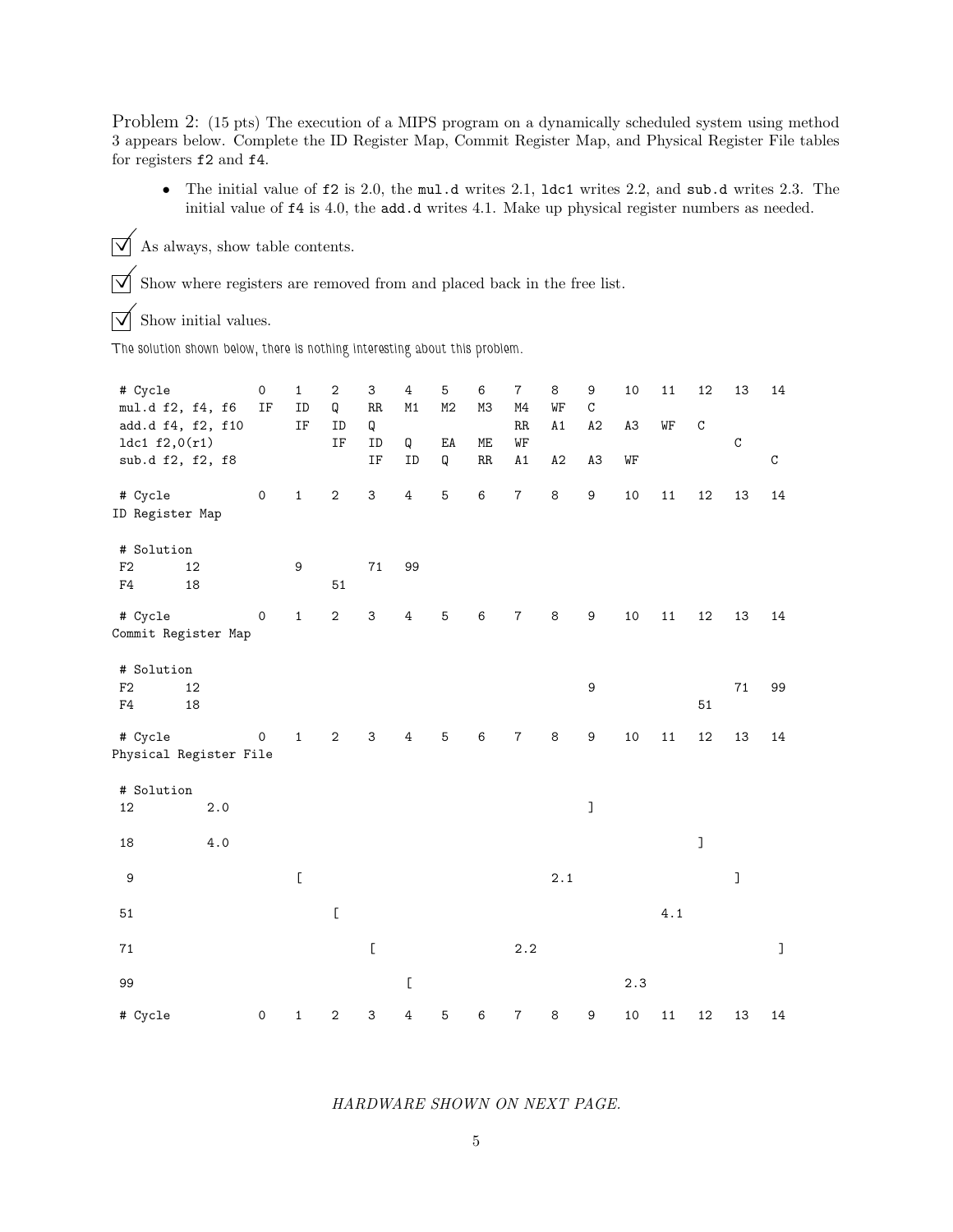Problem 2, continued: Dynamically scheduled processor shown for reference.

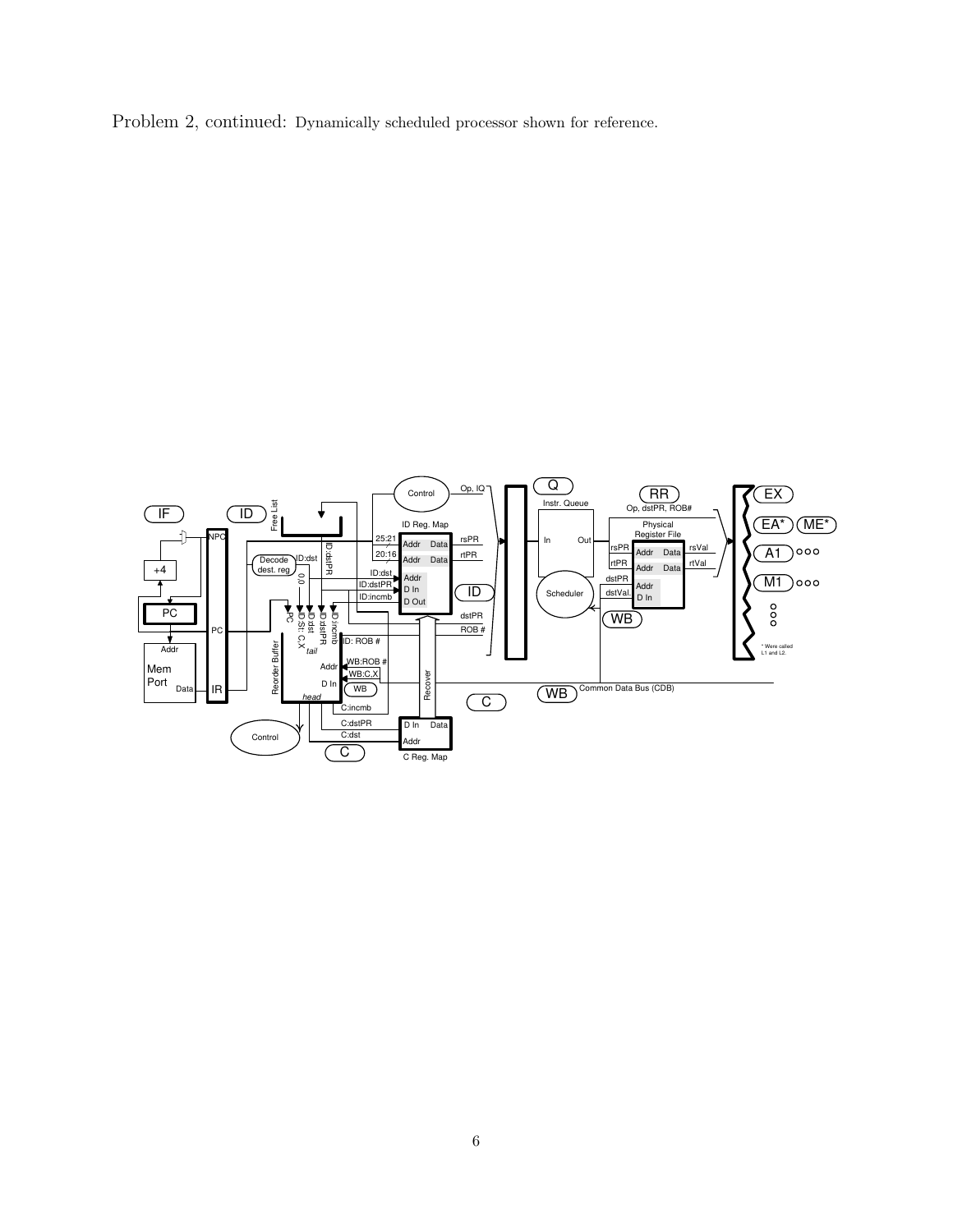Problem 3: (20 pts) The code below runs on three systems, one using a bimodal predictor (B) with a 2 <sup>10</sup>-entry BHT, a local predictor (L) with a 2 <sup>10</sup>-entry BHT and a 16-bit local history, and a global predictor (G) with a 16-bit GHR. The outcomes of B2 are shown but not B1's so pay attention to where B1's outcomes are located.

```
LOOP:
SHORT:
# B1 Iterates 10 times
B1: bne r3,r4 SHORT
addi r4, r4,1
...
B2: beq r1, r2 SKIP N N T N T N N T N T ...
...
SKIP:
j LOOP
nop
```
(a) Find the prediction accuracy of each predictor on each branch after warmup. Briefly explain.

 $\overrightarrow{\bigvee}$  Accuracy predicting B1 on B: 90%

© Accuracy predicting B1 on L: 100%

© Accuracy predicting B1 on G: 100%

 $\overrightarrow{\mathsf{V}}$  Accuracy predicting B2 on B: 60%

© Accuracy predicting B2 on L: 100%

 $\triangledown$  Accuracy predicting B2 on G: 80%

(b) Determine the number of table entries used by branch B2 on each predictor:

 $\overline{\vee}$  Entries for B2 on B: 1 BHT.

Entries for B2 on L:  $1$  BHT + 5 PHT.

Entries for B2 on G:  $1 BHT + 2 PHT$ .

(c) Suppose the history sizes were reduced.

 $\overrightarrow{v}$  What is the smallest local history size for which the accuracy on B2 will be unchanged (from the previous answer) when using the local predictor. Briefly explain.

Four bits. With three bits a local history of NTN would appear before both a T and N outcome so the PHT entry counter will mis-predict the T, the N, or even both. With four bits all outcomes can be distinguished.

 $\triangledown$  What is the smallest global history size for which the accuracy on B2 will be unchanged when using the global predictor. Briefly explain.

Eleven bits. For the global history size of 16 used above the GHR holds (global predictor can "see") just one previous outcome of B2. At 11 bits the GHR still holds that previous outcome, at 10 bits is does not and so prediction accuracy will be reduced.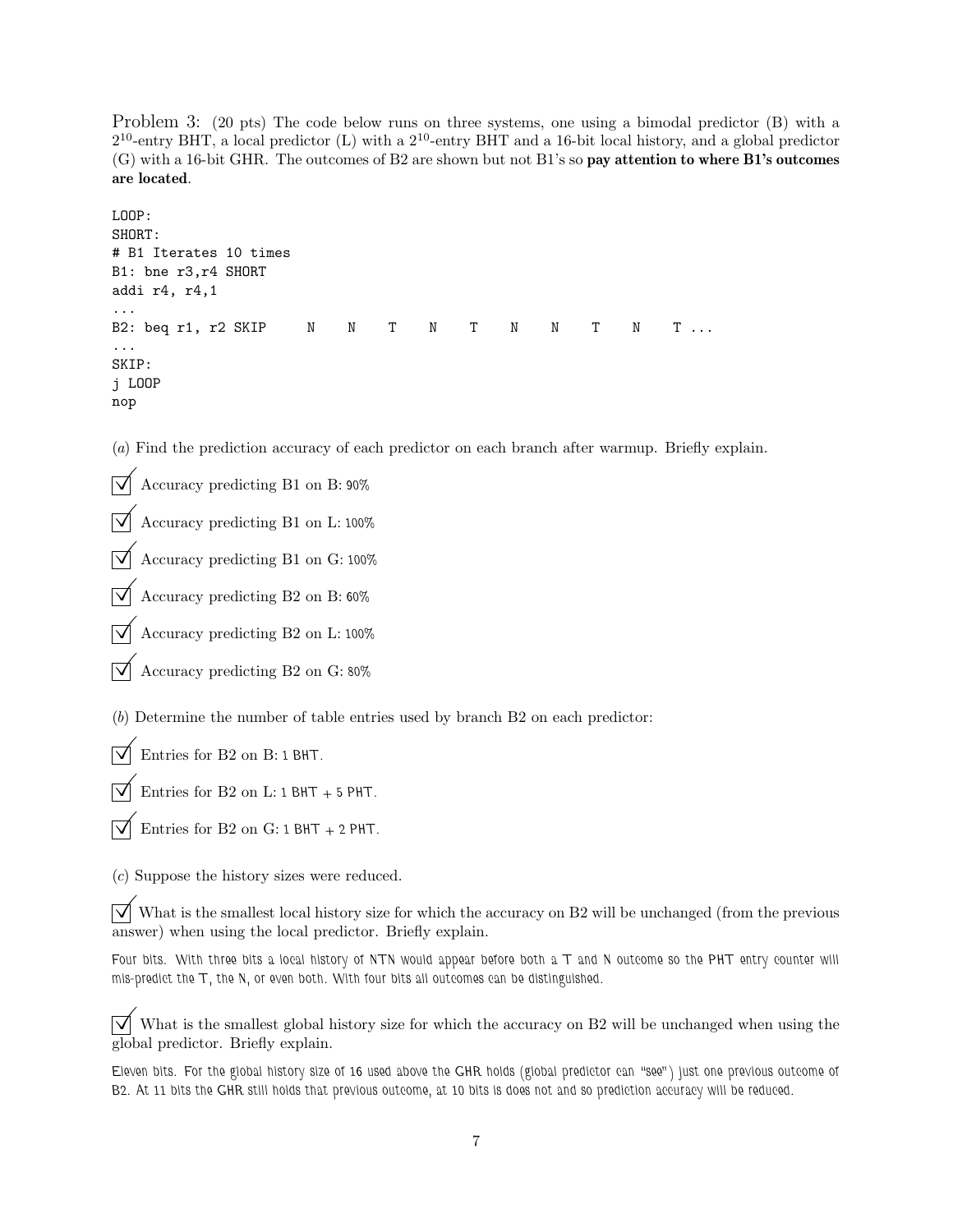Branch B1 is a simple ten-iteration loop, so there will be nine taken outcomes followed by a not-taken. The diagrams below show the counter values, predictions, and prediction outcomes using a bimodal predictor on branches B1 and B2. Prediction accuracy is computed over a range of cycles that will repeat. For B1 that is cycles 5-10, for B2, that is 0-5 (and 5-10).

# Analysis for computing bimodal prediction accuracy on B1.

```
# B1 Iteration 0 1 2 3 4 5 6 7 8 9 10
  # Counter 0 1 2 3 3 2 3 3 3 3 2
  # Prediction n n t t t t t t t t t
  # Mispredict x x x x
B1: bne r3,r4 SHORT T T T T ... N T T T T ... N
addi r4, r4,1
...
```
# Analysis for computing bimodal prediction accuracy on B2.

| # B2 Iteration 0    |   |   |          | 1 2 3 | 4        | . ხ | - 6 | 7        | 8 |  |
|---------------------|---|---|----------|-------|----------|-----|-----|----------|---|--|
| # Counter           |   |   | $\Omega$ |       | $\Omega$ | 1   |     | $\Omega$ |   |  |
| # Prediction        | n | n | n        | n     | n        | n   | n   | n        | n |  |
| # Mispredict        |   |   |          | x     |          |     |     |          |   |  |
| B2: beg r1, r2 SKIP | N | N |          |       | N        | N   |     | N        | N |  |

The local predictor will predict both with 100% accuracy because their patterns are each less than 16 outcomes. The global predictor will predict B1 with 100% accuracy because the GHR will hold more than the last 9 iterations of B1, which is enough to predict with 100% accuracy. For B2, the GHR will hold only one previous outcome of B2 (the other 15 bits are outcomes of B1 which do not help in predicting B2). Therefore two PHT entries are used with the global predictor predicting B2, one for the previous outcome being taken and one for the previous outcome being not taken. After warmup the not-taken entry will predict taken (because that's the outcome 2 out of 3 times it is used, per iteration) and be wrong once. The taken entry will predict not taken and always be right. Therefore the prediction accuracy will be 80%.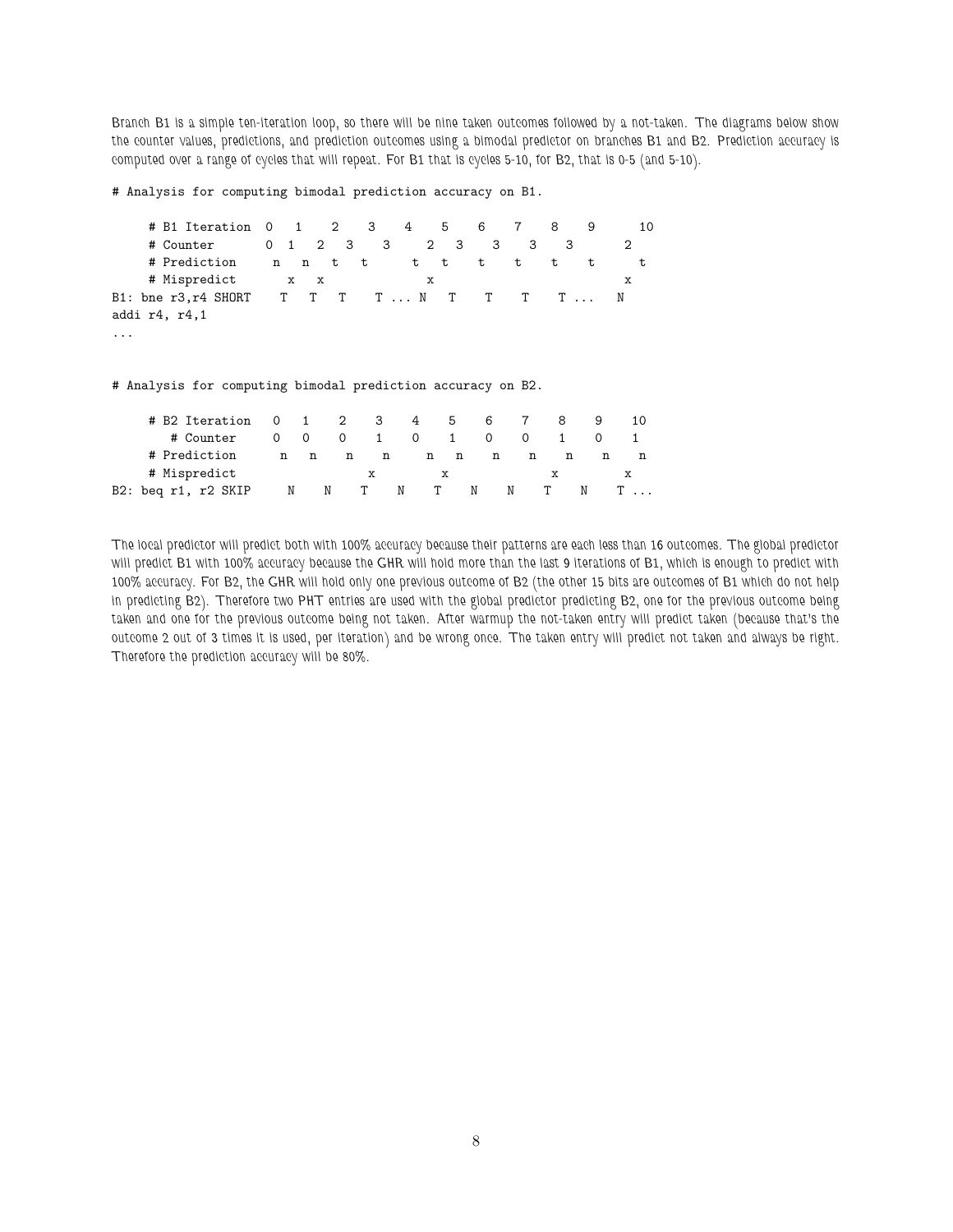Problem 4: The diagram below is for a 256-kiB ( $2^{18}$  byte) 4-way set-associative cache with a line size of 16 characters on a system with 8-bit characters. (20 pts)

(a) Answer the following, formulæ are fine as long as they consist of grade-time constants.

 $\overrightarrow{\mathcal{A}}$  Fill in the blanks in the diagram. Pay attention to the width of the CPU address port.





 $\boxed{\bigvee}$  Memory Needed to Implement (Indicate Unit!!): It's the cache capacity plus  $4\times 2^{16-4} \left(44-16+1\right)$  bits.

 $\overline{\vee}$  Show the bit categorization for a direct mapped cache with the same capacity and line size.

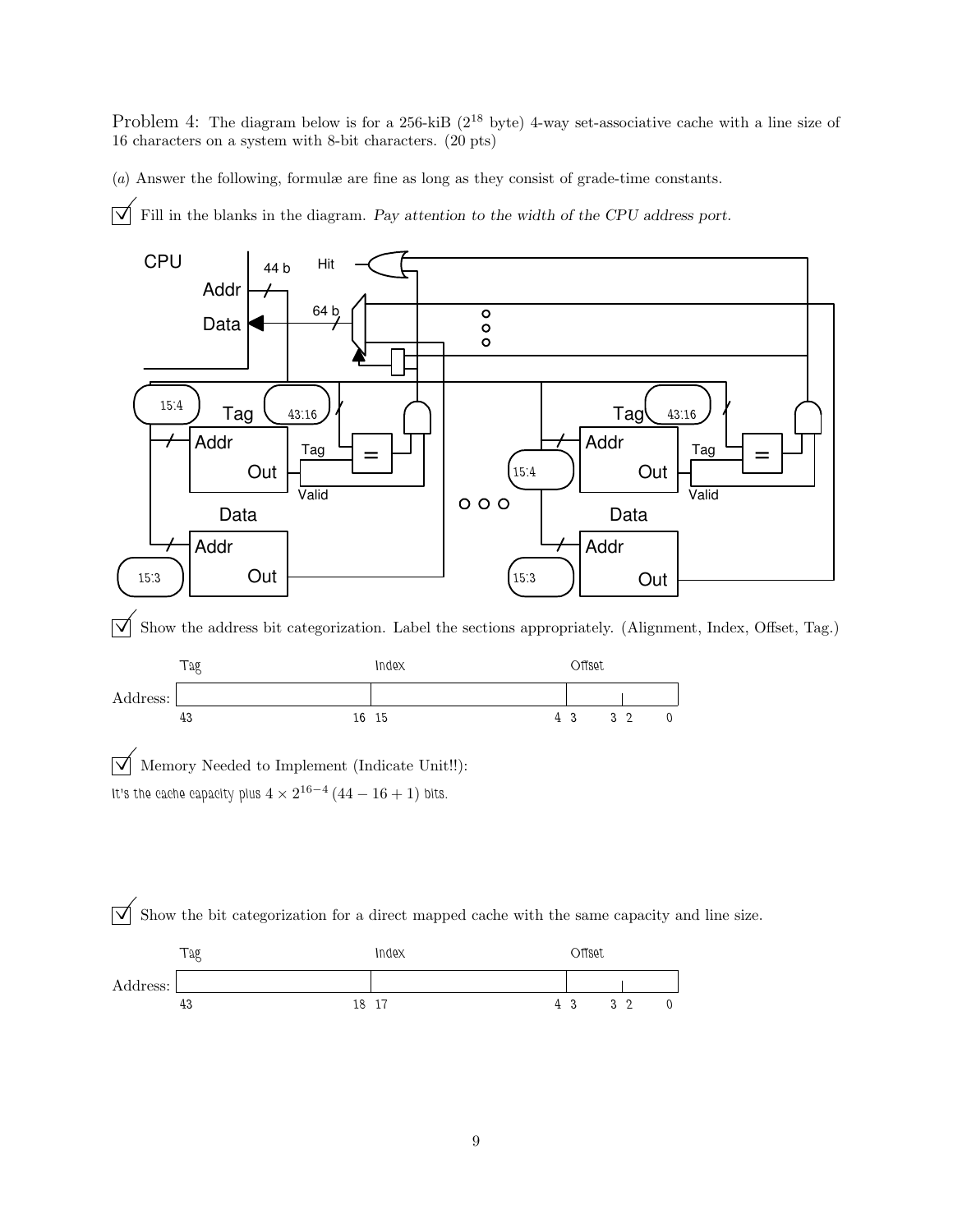Problem 4, continued:

(b) The code below runs on the same cache as the first part of this problem. Initially the cache is empty; consider only accesses to the array.

What is the hit ratio running the code below?

On the first j iteration the hit ratio is 0.5 because the line size is only 16 characters and a data element is 8 characters. The number of i iterations is large enough so that the array does not fit in the cache and so on the second j iteration the hit ratio will also be 0.5, so the overall hit ratio is, of course,  $\vert 0.5 \vert$ 

```
double sum = 0.0, *a = 0x2000000; // sizeof(double) = 8 characters
int i, j, ILIMIT = 0x1000000;
for(j=0; j<2; j++)for(i=0; i<IILIMIT; i++)sum += a[i];
```
The code in the problems below is to be run on a cache of unknown configuration, though it will be one of the types discussed in class (direct mapped or set-associative). In all cases the cache is empty when the program starts. Routine get miss count () returns the number of cache misses at the time of the call (and does not cause any misses).

(c) Complete the code so that line size is assigned the correct line size based on the number of misses encountered and the nature of the code. Assume that all misses are due to access to a.

```
int ILIMIT = 0x10000;
char *a;
int miss_count_before = get_miss_count();
for(i=0; i<ILIMIT; i++) sum += a[i];
int miss_count_during = get_miss_count() - miss_count_before;
int line_size = ILIMIT / miss_count_during; // SOLUTION
```
There will be one miss for each line used to cache the array. The total size of the array accessed is ILIMIT characters so the line size is that divided by the number of misses.

(d) Complete the code so that associativity is aptly assigned. Assume that the cache is smaller than 256 MiB  $(2^{28})$ (but the exact size is not known), that the associativity is no larger than 64, and that there is a 64-bit address space.

```
int ISHIFT = 28; // SOLUTION
int JSHIFT = 28; // SOLUTION
char *a; // Pointer to a really large array.
int miss_count_before = get_miss_count();
for(i=0; i<64; i++) sum += a[ i << ISHIFT ];
for(j = 63; j >= 0; j--) // SOLUTION
  sum += a[j \leq SHIFT];
int miss_count_during = get_miss_count() - miss_count_before;
int associativity = 128 - miss_count_during; // SOLUTION
```
Use the i loop to load 64 lines with different tags and the same index by setting ISHIFT to 28 (since the cache size is no more than  $2^{28}$  bytes). The  $\pm$  loop will miss 64 times, once for each iteration. Have the  $\bf{j}$  loop check for the lines, starting with the most recent one ( $j=63$ ) which should be a hit. Then check  $j=62$ , if the cache is direct mapped it will be a miss, otherwise a hit, check  $j=61$ , if the cache is less than 3-way it will be a miss, etc.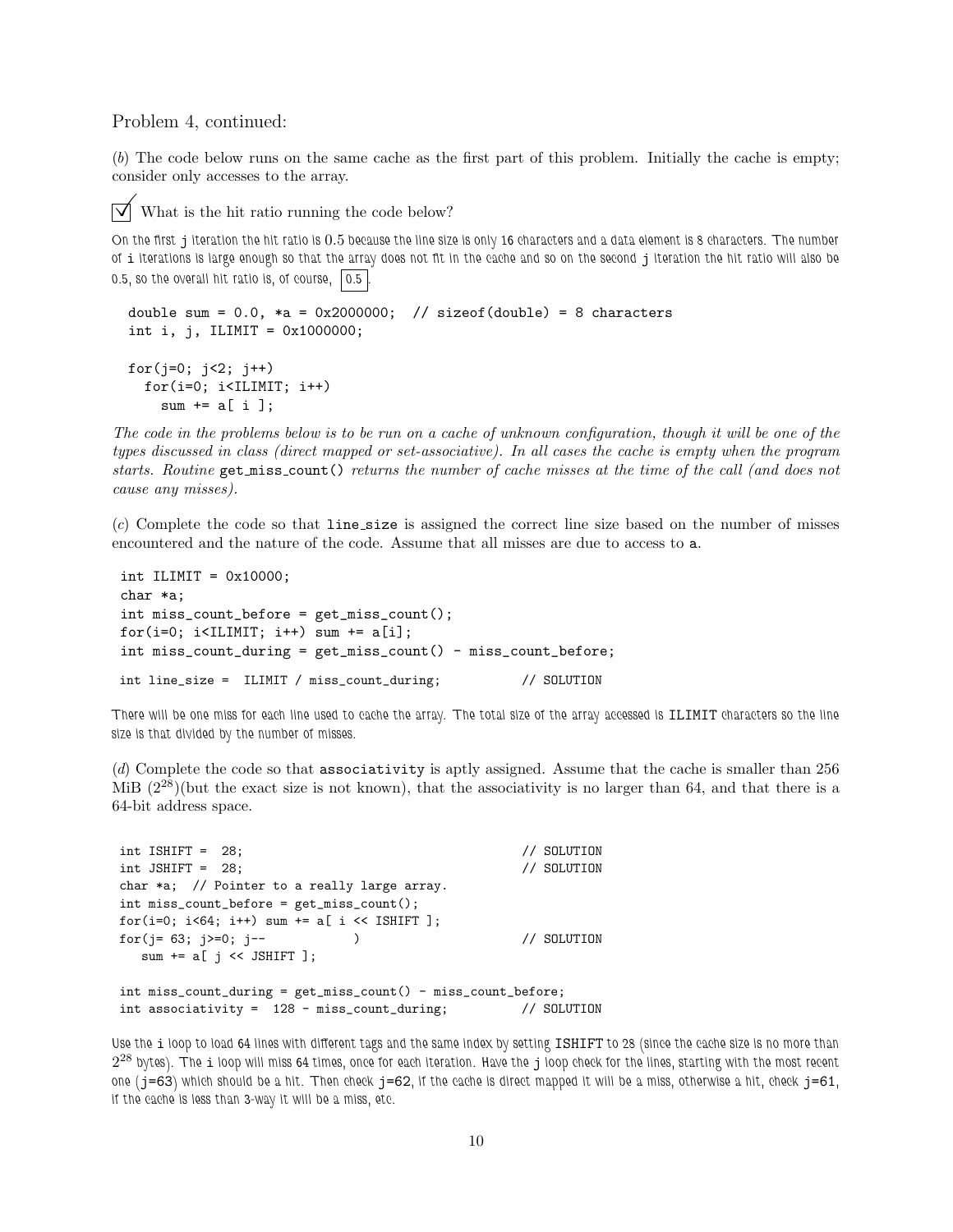Problem 5: Answer each question below.

(a) Suppose in a five-stage statically scheduled MIPS implementation (like the one in class) an instruction could raise an exception in the WB stage. Explain why that would make precise exceptions for that instruction impossible. Use a code example to explain what should happen for a precise exception and why its impossible (or very difficult) if the exception is raised in WB. (5 pts)

If the instruction after the faulting instruction were a store it could not be stopped from writing to memory, and so the exception could not be precise. (In a precise exception the handler should start at a point in the program just before the faulting instruction.) In the example below the jalr instruction uses an illegal destination register (it can't be the same as the source). If that illegal register were detected in WB rather than ID, then it would be too late to stop the sw. When the handler started it would see the effect of the sw, which means the jmpl's exception was not precise.

jalr r1, r1 IF ID EX ME WB sw r3, 0(r4) IF ID EX ME WB

(b) Arrange the ISA families below in order by code (program) size, the one for which programs are smallest should be first. Starting at the second ISA in the arranged list, explain why code size is larger than the ISA above. (That is, provide three reasons why code size is larger.) (5 pts)

ISA families (in alphabetical order): CISC RISC Stack VLIW

ISA families in code size order.

Reasons for size differences.

Smallest: Stack. Unlike CISC and the other ISAs, Stack instructions refer to the stack and so register operands are not used in arithmetic instructions, making them small. In those cases where operands are not in the right place in the stack rearrangement instructions are needed, but even so stack programs are smaller than programs in other ISAs.

CISC. Unlike RISC instructions, CISC instructions are variable size and so they are no larger than they have to be. All RISC instructions are the same size, so some have unused space.

RISC. Unlike VLIW, a RISC program consists only of RISC instructions and other than four-byte (usually) alignment there is little restriction on where instructions can be placed. In VLIW they must be arranged into bundles with restrictions on placement, for example, it might not be possible to put a floating-point instruction in the first slot of a bundle. Because of these restrictions slots may occasionally be filled with nops. The bundles also include template information. In Itanium three RISC-like instructions take 128 bits, a RISC ISA could fit four instructions in the same space. Branches must be to the beginning of a bundle, further wasting space.

Largest programs: VLIW.